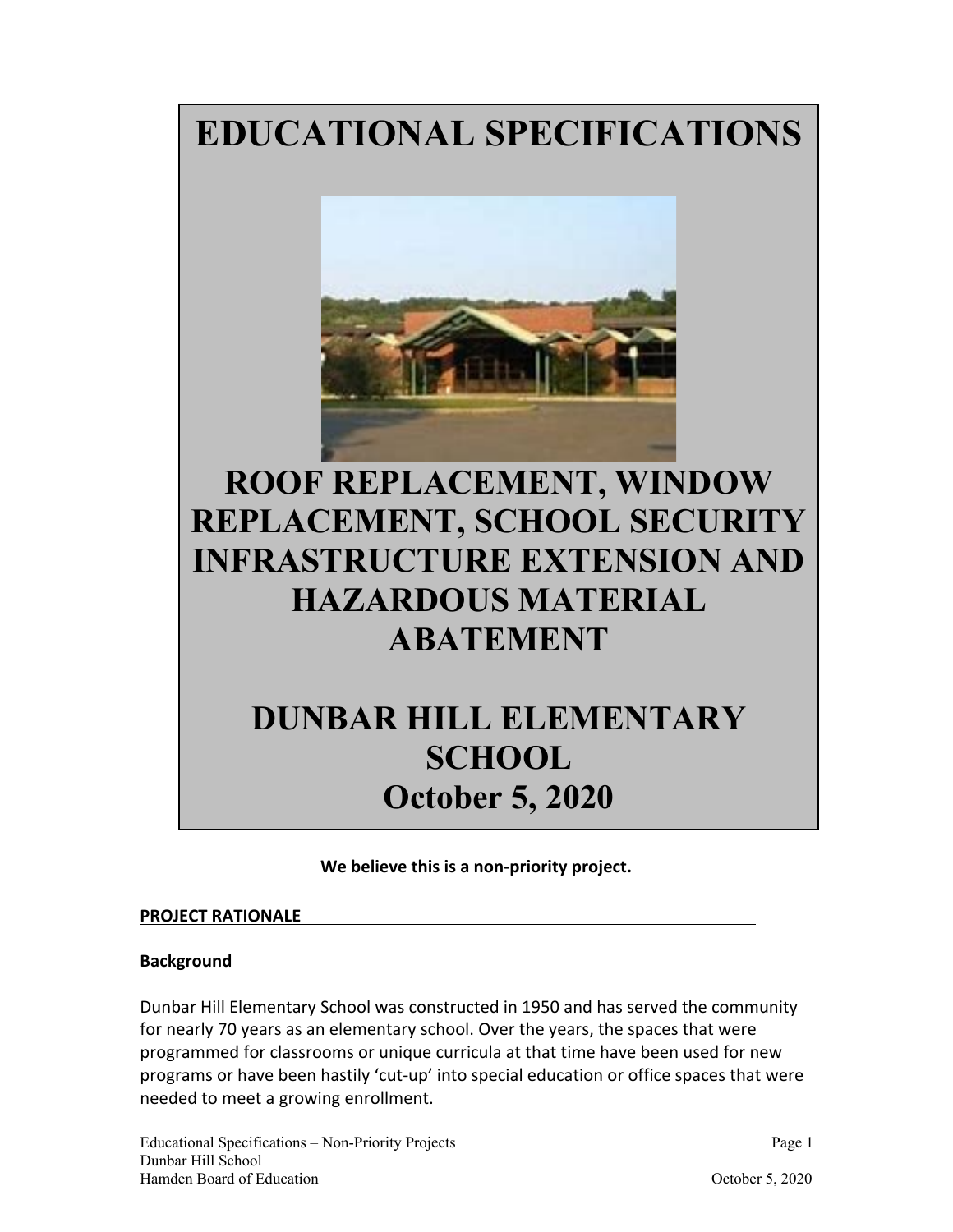During 2017 and 2018, the Board of Education studied the entire school system, evaluating special education cost increases, student population declines, budget increases over the past 5 years and that any changes that occurred must consider impending racial imbalances. At their May 23, 2018 Special Board of Education meeting, the Board approved:

# **District Restructuring Goals**

- **1. Move 6th grade to middle school** To ensure Hamden students receive the broad offerings of a secondary experience, particularly in lab science and world language, our students will be better served by a 6‐8 middle school, as is the practice in many Connecticut middle schools.
- **2. Scale use of facilities to address declining enrollment trends; Use resources more efficiently –** Some of our elementary schools are becoming underutilized resulting in the opportunity to consolidate. Shifting locations and resources will provide a greater chance to allocate existing resources for improved programming and services to students.
- **3. Incorporate Wintergreen School into Hamden Public Schools** This beautiful building and property**,** owned by the Town of Hamden, could be a great asset for our school system. Some of our existing school buildings are not as modern in their design, which limits our use of them, and others currently require significant and costly structural improvements.
- **4. Create sensible attendance zones that more closely reflect our demographics and meet state regulations for diversity –** The current attendance zone map for Hamden elementary schools has had only minor changes in more than twenty years, while populations have shifted over this same period of time. As a result, our attendance zones no longer meet state requirements and our own benchmarks for diversity. In addition, more sensible attendance zones could reduce transportation costs.
- **5**. **Provide opportunities for greater financial sustainability** The Hamden Board of Education is committed to proactively addressing the impact of declining enrollment, less State and Federal funding, and the higher level of needs of students and families. If we take the necessary steps to address these trends head on, we will be in a position to allocate dollars to improve programs and buildings across the district.
- **6. Provide an opportunity for all children to have a Pre‐K experience before attending kindergarten.** In collaboration with Legislative Council leadership and the Mayor's Office, the Hamden Board of Education endorsed the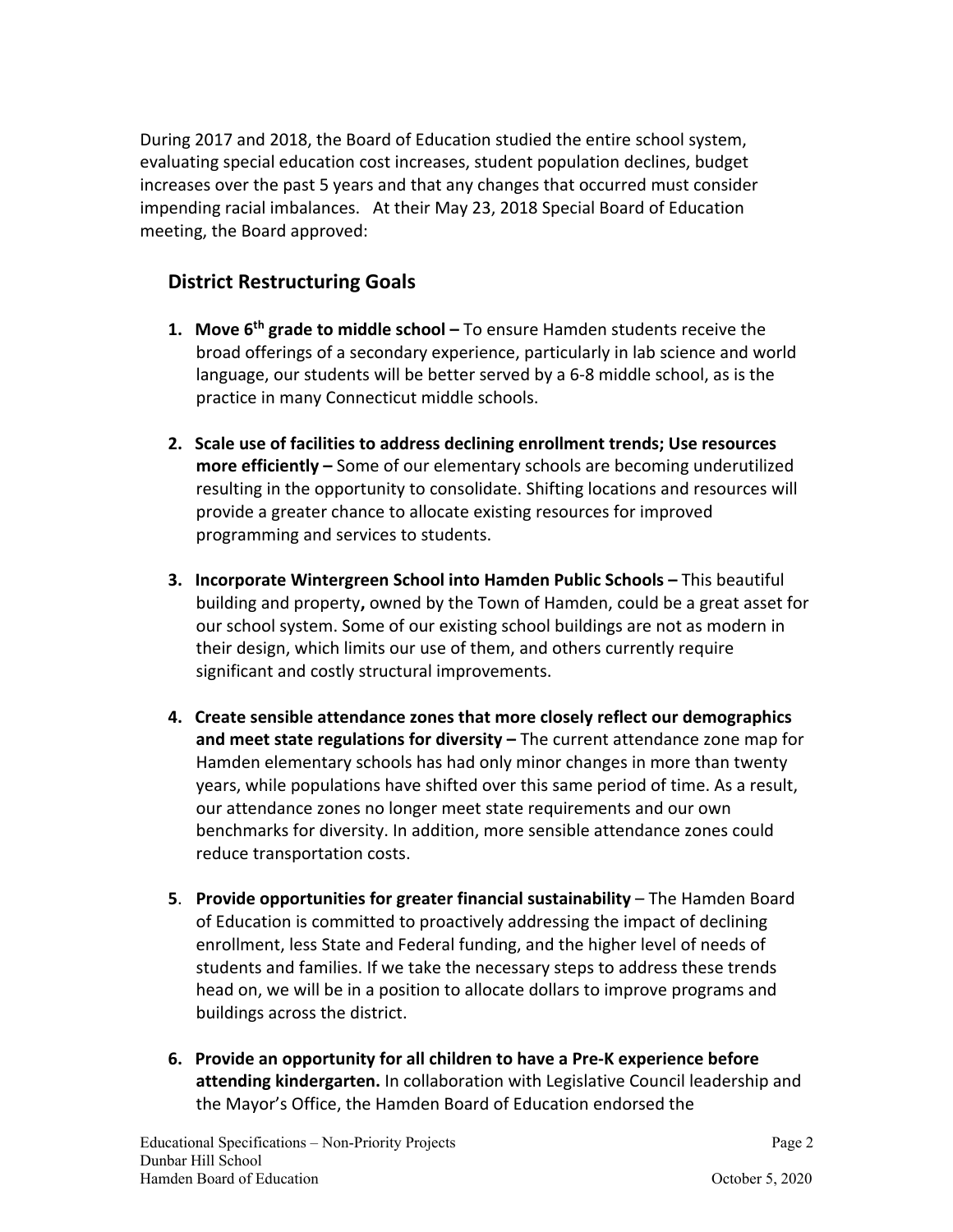recommendation for pre‐K for all. As the achievement gap begins prior to the first day of kindergarten, we are committed to ensuring a pre‐K experience for all students, regardless of socio‐economic status or race.

After studying numerous educational and facility scenarios, the Board of Education, at their November 29, 2018 meeting, unanimously approved the 3R Plan, which includes the following elements:

- Move  $6<sup>th</sup>$  grade to the Middle School,
- **E** Close and repurpose Church Street Elementary School,
- **E** Close and repurpose Shepherd Glen Elementary School,
- **Petition the Legislative Council for the transfer of Wintergreen facility to be** incorporated back into the Hamden Public School system,
- Direct the Superintendent to develop intra-district magnet programs and obtain Board approval for implementation,
- Direct the Superintendent to develop a district-wide universal pre-k program and obtain Board approval for implementation.

After conducting field surveys of existing conditions at the school, and to meet the need of the new STEAM intradistrict magnet program, modifications to spaces in the existing structure are anticipated. The first phase of this improvement plan is the replacement of the roof system. replacement of the gym windows and doors and main entrance security improvements conforming to the SSIC standards as well as coinciding hazardous material abatement with all of the projects listed above. And, as the goals are met moving the 6th grades to the Middle School and with the re‐alignment of the Town districts and the closing of two schools, classrooms will be re‐designated for their new uses. Furthermore, the infrastructure of the facility has not been significantly modernized since 1995, and some equipment is in need of modernization and updating.

# **MISSION**

Dunbar Hill is a preK‐6 (soon to be PreK – 5) public elementary school in Southern Hamden with a culturally and socio‐economically diverse student body. The mission of our school is to educate students in a safe, inviting, student‐centered community. We encourage academic achievement, extracurricular participation, enthusiasm and self‐ confidence to foster independence and personal and social growth. We hold our school community to the ethical conduct and social awareness necessary to live and participate in a democratic, diverse and global society.

### **ENROLLMENT PROJECTONS**

Enrollment projections through 2027 have been adjusted for the specific town planning and development activities that are occurring and anticipated to occur in the next decade. These enrollment projections are attached.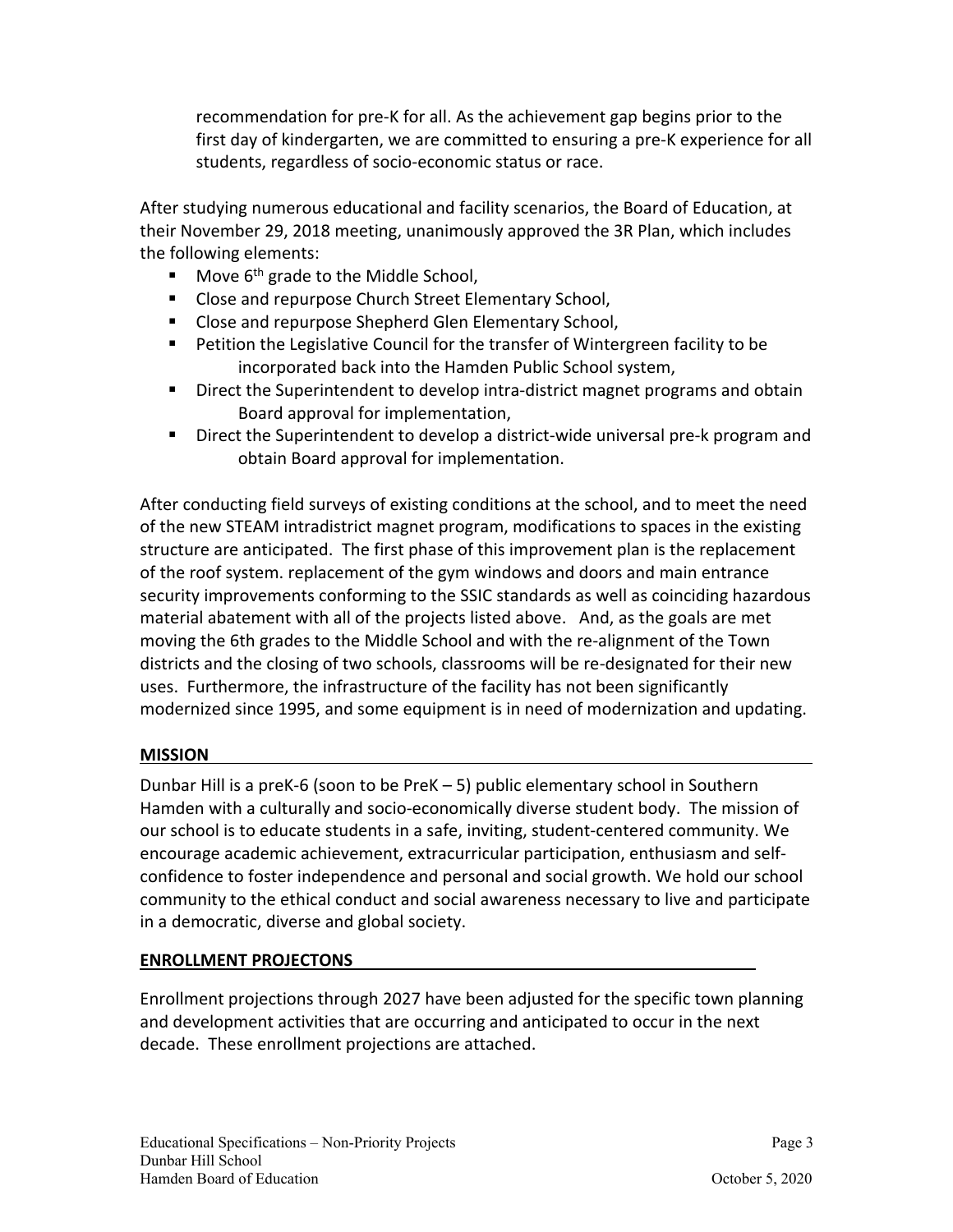# **Long Range Plans**

These specifications have taken an eight‐year "look ahead" at the town growth and resultant projected enrollment at the elementary schools. The programming team, made up of educators, have forecast programs and learning environments during this "look ahead" period and have not projected any significant change in the educational programming nor the types of facilities and spaces but meeting the needs of the student population. A primary goal of the Hamden Board of Education is to establish a STEAM intradistrict magnet program at Dunbar Hill school which will include:

- Curriculum, and therefore spaces to support Science, Technology, Engineering, Arts, Mathematics and STEM, tops in reading materials in ELA and social studies, art and math connections
- Science labs and math manipulatives, robotics and electronic equipment
- **IF Increased use of art for students to demonstrate learning**
- Increased arts-based extra-curricular activities
- **Theater related experiences**

There is no impact on other Town educational programs, and therefore the long‐range plans for this facility are incorporated within this specific project and these specifications.

# **Community Use**

The school already serves a wide range of community educational, social and athletic programs that are anticipated to continue as the facility is modernized and expanded. One of the pivotal goals will be to extensively involve the parents and families of the students who attend the school. Consideration will be given within the school's design to encourage those with whom the student resides to be active in the life of the school. Thus, technology links between home and school will be an integral part of the proposed alteration and expansion designs. Spaces that are predominantly used by the community or the student's parents/guardians must be located to mitigate the public's access to or through the rest of the academic areas of the school.

### **Space Needs and Capacity Data**

The elementary school age population for the Town of Hamden will see its current enrollment decrease by nearly 23% over the next 8 years as projected in a recently conducted Enrollment Projection report prepared by Milone and MacBroom. The Hamden school program will continue to serve grades PreK thru 5 in the Hamden School System.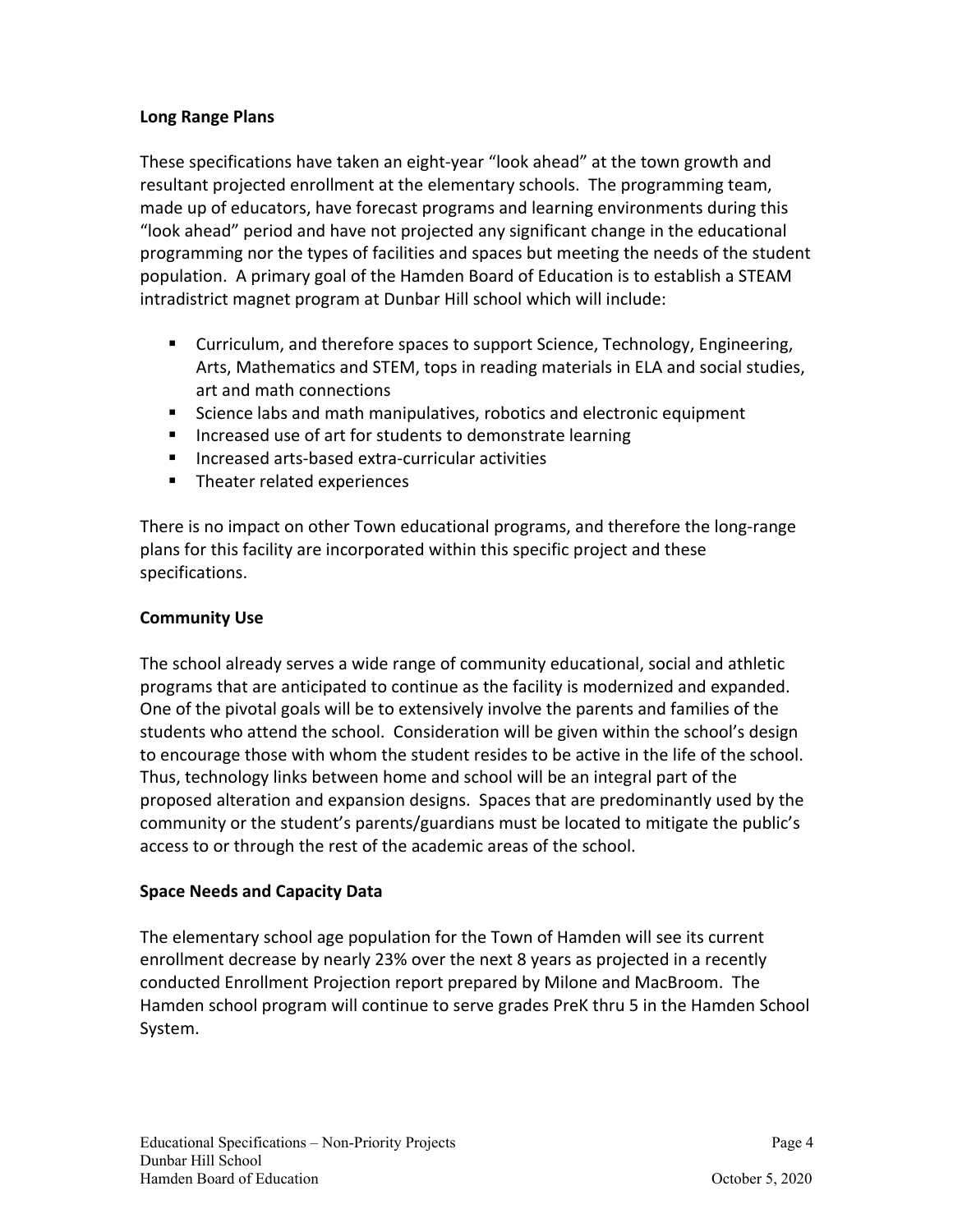# **Size of Facility**

### Current Space:

Dunbar Hill School includes the following instructional and support spaces: General classrooms, library/media center, computer labs, music education rooms, art rooms, special education classrooms, special education resource rooms, cafeteria, nurse's offices, kitchen, conference rooms, guidance and school offices, custodial services, storage, and mechanical rooms.

These specifications provide for a facility to serve a maximum enrollment of 387 students, as outlined in the demographic report. The existing 53,307 square foot facility may in the future be expanded by approximately 5,800 SF as Hamden adds spaces for the STEAM intradistrict magnet program and alter existing spaces to accommodate a second PreK classroom and support spaces.

### **Building Systems**

| Security:              | Yes |
|------------------------|-----|
| <b>Public Address:</b> | Yes |
| Technology:            | Yes |
| Phone System:          | Yes |
| Clocks:                | Yes |

#### **Interior Building Environment**

| Acoustics:    | Yes |
|---------------|-----|
| Lighting:     | Yes |
| HVAC:         | Yes |
| Plumbing:     | Yes |
| Windows/Doors | Yes |

### **Site Development**

| Site Acquisition:                       | Not Applicable |  |
|-----------------------------------------|----------------|--|
| Parking:                                | Yes            |  |
| Drives:                                 | Yes            |  |
| Walkways:                               | Yes            |  |
| <b>Outdoor Athletic Facilities: Yes</b> |                |  |
| Landscaping:                            | Yes            |  |
| Site Improvements:                      | Yes            |  |
|                                         |                |  |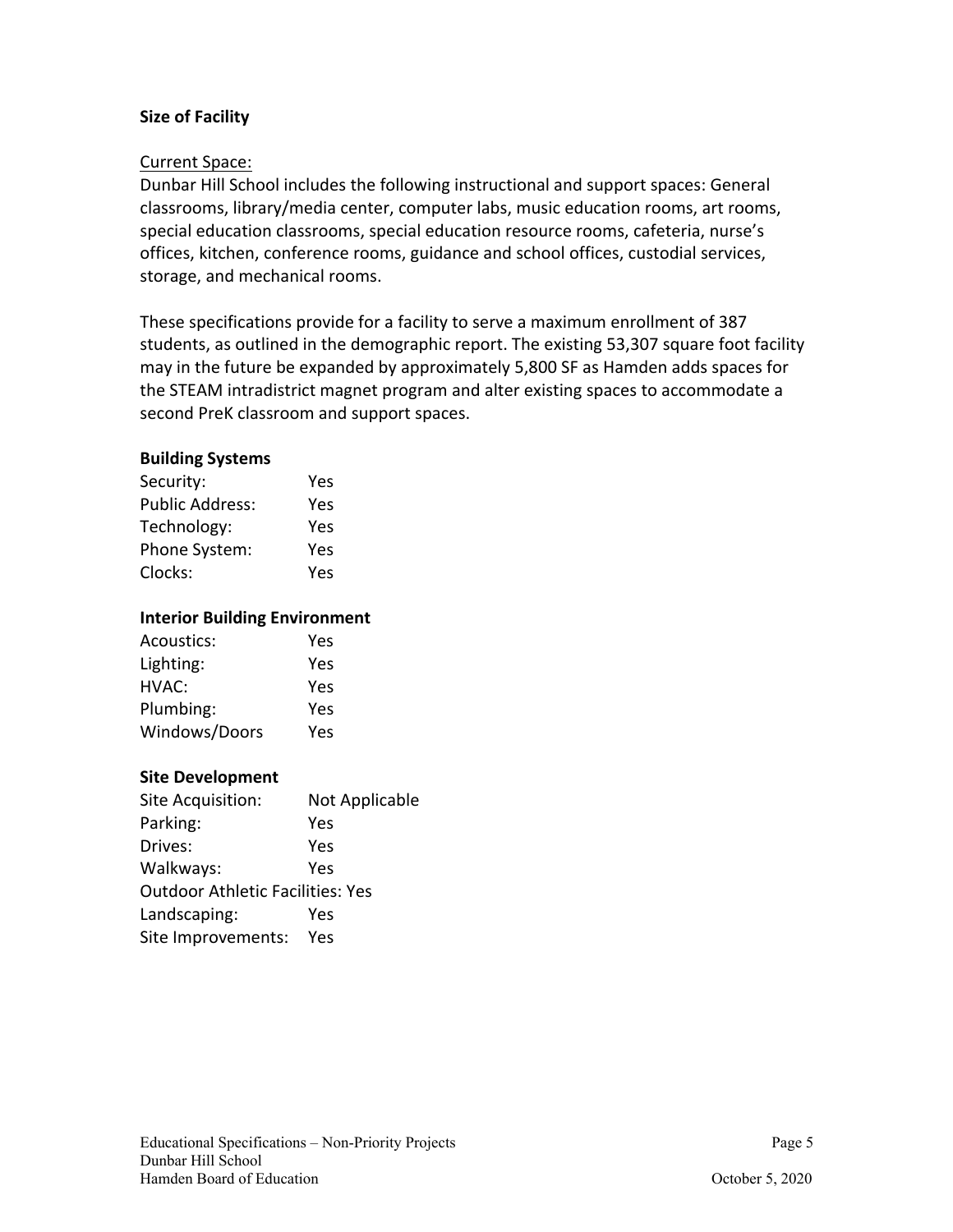# **Construction Bonus Requests**

Dunbar Hill School houses the following special programs eligible for a school construction bonus.

| <b>CHOICE:</b>    | C.G.S $10-285a(g)$ , as amended |
|-------------------|---------------------------------|
| School Readiness: | $C.G.S. 10-285a(e)$             |

Dunbar Hill School does not house any of the following special programs eligible for a school construction bonus.

| Lighthouse Schools:                       | C.G.S 10-285a(f) - Not Applicable    |
|-------------------------------------------|--------------------------------------|
| Full-day Kindergarten:                    | $C.G.S.10-285a(h) - Not Applicable$  |
| <b>Reduced Class Size:</b>                | C.G.S. $10-285a(h)$ – Not Applicable |
| Regional Vo-Ag Center:                    | C.G.S. 10-65- Not Applicable         |
| Interdistrict Magnet School:              | C.G.S. 10-264h - Not Applicable      |
| Interdistrict Cooperative Schoo1:         | C.G.S. 10-158a - Not Applicable      |
| <b>Regional Special Education Center:</b> | C.G.S. 10-76e - Not Applicable       |

# **Project Scope:**

It is proposed that the entire aging roof (installed in 1995), totaling approximately 51,000 square feet will be replaced with either a single ply membrane roofing system or a (2)-ply modified bituminous roofing membrane with a weather tight cap sheet. Either roofing system will be applied over tapered insulation as necessary achieving a minimum 1/4"/1'-0" slope with perimeter metal flashing. New interior roof drains that are set for the thicker roof insulations will be tied to either an existing or new horizontal leader system will provide drainage for the school roof. Affected horizontal roof leaders and new drain bowls will be insulated. Existing interior piped drainage interconnection issues will also be corrected under this project. Roof hatches, skylights and access doors and conventional rooftop accessories and related equipment will be evaluated for replacement or reinstallation. Hazardous material abatement will be required if determined by testing.

The existing single glazed windows and exterior doors at the gymnasium have never been replaced. New work will include code conforming tinted, double glazed, thermally broken windows and frames for energy efficiency. Doors and frames will be replaced concurrently with the window systems and will be insulated and fit with panic exit hardware as required by code conditions. Hazardous material abatement will be required if determined by testing.

The Town has made a commitment to improve the security at all of the district's schools, and referencing the SSIC standards, the initial projects will be the 'hardening' of the entrances incorporating the SSIC requirements. This will involve creating the new